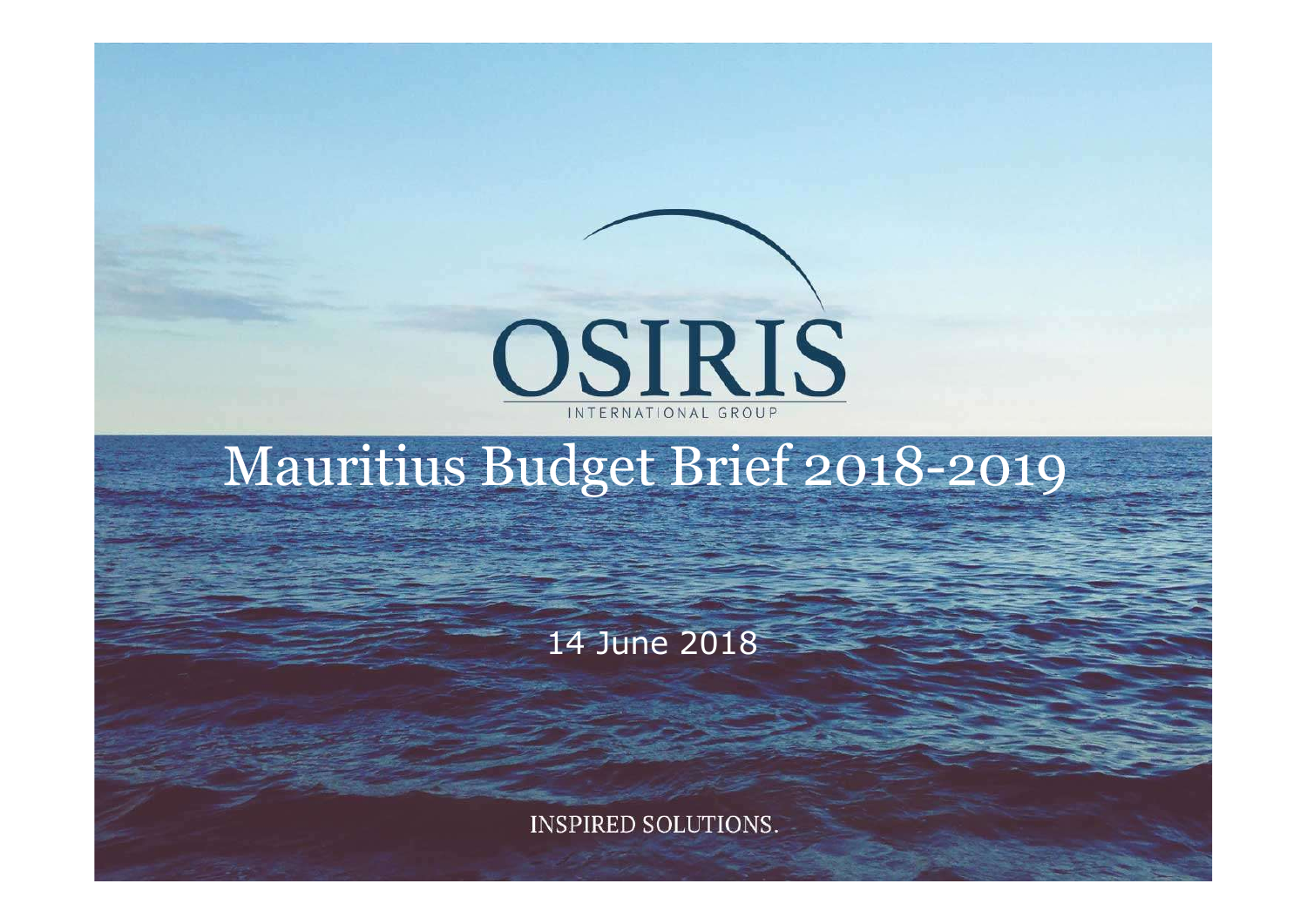# The Honourable Pravind Kumar Jugnauth, Prime Minister, Minister of Home Affairs,<br>The Honourable Pravind Kumar Jugnauth, Prime Minister, Minister of Home Affairs,<br>Economic Development, delivered his Budget Speech for the fi External Communications and National Development Unit , Minister of Home Affairs, External Communications and National Development Unit , Minister of Finance and Economic Development, delivered his Budget Speech for the fi ECONOMIC MANAGEM INSPIRED SOLUTIONS.<br>
FORMALLY MANAGEMENT DURNEY<br>
The Honourable Pravid Kumar Jugnauth, Prime Minister, Minister of Home Affairs,<br>
External Communications and National Development Unit , Minister of Finance **SSIRTS**<br> **PURSUING A TRANSFORMATIV**<br>
The Honourable Pravind Kumar Jugnauth, Prime Min<br>
External Communications and National Development<br>
Economic Development, delivered his Budget Speech f<br>
This year's budget is set again **STRIS EXECTS INSPIRED SOLUTIONS.**<br>The Honourable Pravind Kumar Jugnauth, Prime Minister, Minister of Home Affairs,<br>External Communications and National Development Unit , Minister of Home Affairs,<br>External Communications **Example 18 A TRANSFORMATIVE JOURNEY**<br> **Example Pravind Kumar Jugnauth, Prime Minister, Minister of Home Affairs,**<br>
External Communications and National Development Unit, Minister of Finnece and<br>
Economic Development, deli **CONTRIS EXECUTE IN THE MORE AND AREA CONTRIGUATE IN THE MORE CONTRIGUATE ON INSPIRED SOLUTIONS.**<br>The Honourable Pravind Kumar Jugnauth, Prime Minister, Minister of Home Affairs, External Communications and National Develo

# PURSUING A TRANSFORMATIVE JOURNEY

**PURSUING A TRANSFORMAT**<br> **PURSUING A TRANSFORMAT**<br>
External Communications and National Developme<br>
Economic Development, delivered his Budget Speed<br>
14th June 2018.<br>
This year's budget is set against seven main pat<br>
econo **PURSUING A TRANSFORMATIVE JOURNEY**<br>
The Honourable Pravind Kumar Jugnauth, Prime Minister, Minister of Hotel<br>
External Communications and National Development Unit, Minister of Fi<br>
Economic Development, delivered his Budg **• PURSUING A TRANSFORMATIVE JOURNEY**<br>
• External Communications and National Development Unit , Minister of Home Affairs,<br>
External Communications and National Development Unit , Minister of Finance and<br>
• Economic Develo The Honourable Pravind Kumar Jugnauth, Prime Minister, Minister of Home Affairs,<br>Economic Dommunications and National Development Unit , Minister of Finance and<br>Economic Development, delivered his Budget Speech for the fis The Honourable Pravind Kumar Jugnauth, Prime Minister, Minister of Home Affairs,<br>External Communications and National Development Unit, Minister of Finance and<br>Economic Development, delivered his Budget Speech for the fisc The Honourable Pravind Kumar Jugnauth, Prime Minister, Minister of Home Affexternal Communications and National Development Unit , Minister of Finance<br>Economic Development, delivered his Budget Speech for the fiscal year 2

External Communications and wational Development Unit, Minister of Pinance and<br>Economic Development, delivered his Budget Speech for the fiscal year 2018/2019 on<br>14th June 2018.<br>This year's budget is set against seven main Finis year's budget is set against seven main pathways supported by new poles of<br>economic growth, with an objective of bringing Mauritius to an Inclusive High-Income<br>country based on innovation and sustainable value creati

- 
- 
- 
- 
- 
- and
-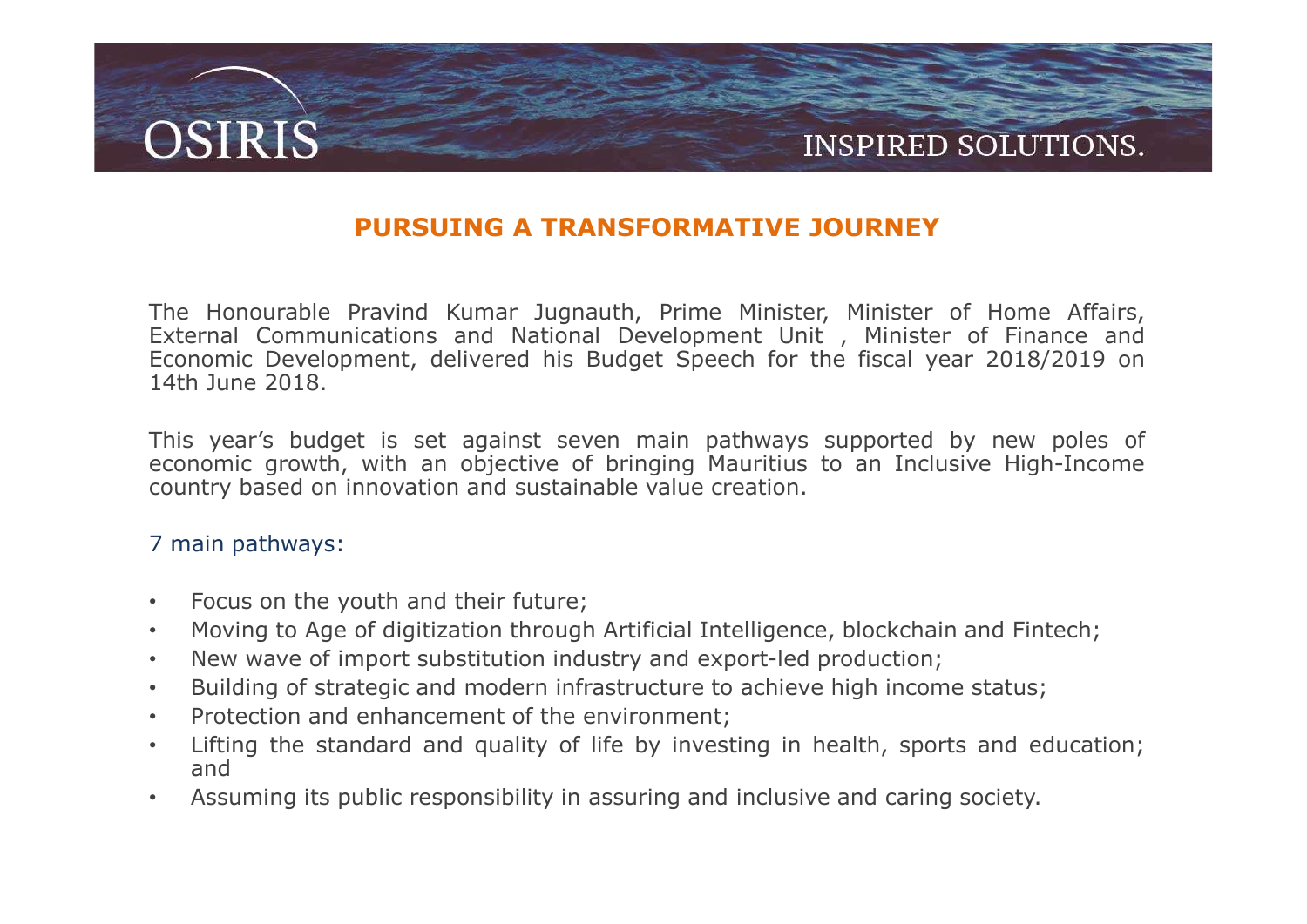# Features

A lot of emphasis is made on promoting the Fintech by the setting up of a National Regulatory Sandbox Licence Committee to consider all issues relating to Sandbox licencing for Fintech activities and the creation of new licensable activities by the Financial Services Commission ('FSC'), namely the Services Commission ('FSC'), namely Commission ('FSC'), namely Custodian of Digital Assets and Digital Asset Marketplace. The Regulator will also put in place guidelines on **SSIRIS**<br>**INSPIRED SOLUTIONS.**<br>Reatures<br>A lot of emphasis is made on promoting the Fintech by the setting up of a National<br>Regulatory Sandbox Licence Committee to consider all issues relating to Sandbox<br>Ilicencing for Fint **STRIS**<br> **Example 18 A lot of emphasis is made on promoting the Fintech by the setting up of a National Regulatory Sandbox Licence Committee to consider all issues relating to Sandbox licencing for Fintech activities and t** Sample 1991<br>
Samples of the setting up of a Natio<br>
Regulatory Sandbox Licence Committee to consider all issues relating to Sand<br>
Regulatory Sandbox Licence Committee to consider all issues relating to Sand<br>
Regulatory Sand The Formation of the Finder of the Finder of the setting up of a National Regulatory Sandbox Licence Committee to consider all issues relating to Sandbox licences (increase to investment of new licences Financial Services

A lot of emphasis is made on promoting the Fintech by the setting up of a National<br>Regulatory Sandbox Licence Committee to consider all issues relating to Sandbox<br>licencing for Fintech activities and the creation of new li A lot of emphasis is made on promoting the Fintech by the setting up of a National<br>Regulatory Sandbox Licence Committee to consider all issues relating to Sandbox<br>Ricencing for Fintech activities and the creation of new li ncentury for interest and the treated to attend the momentum of Digital Assets and Digital Assets commission ('FSC'), namely Custodian of Digital Assets and Digital Assets and Digital Assets commission ('FSC'), namely Cust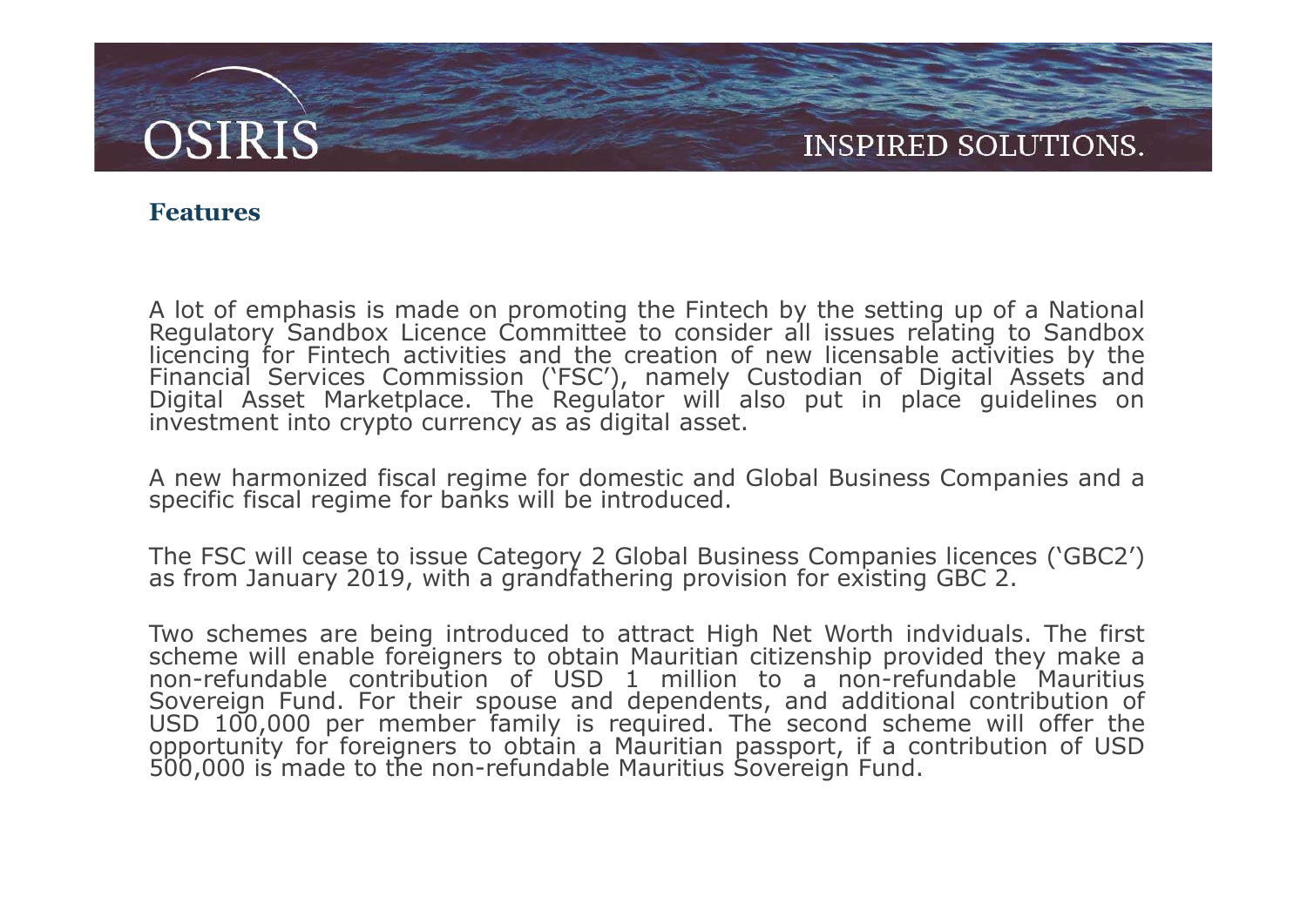# Features

- As per the Budget Estimates for 2018/19:
- Total expenditure will amount to MUR 133.8 billion, of which MUR 115.9 billion for recurrent spending and MUR 17.9 billion for capital expenditure, as **Source the Budget Estimates for 2018/19:**<br>
Total expenditure will amount to MUR 133.8 billion, of which MUR 115.9<br>
billion for recurrent spending and MUR 17.9 billion for capital expenditure, as<br>
opposed to revised estima billion. INSPIRED SOLUTIONS.<br>
Sures<br>
Seperthe Budget Estimates for 2018/19:<br>
Total expenditure will amount to MUR 133.8 billion, of which MUR 115.9<br>
billion for recurrent spending and MUR 17.9 billion for capital expenditure, as<br>
o Gotal expenditure will amount to MUR 133.8 billion, of which MUR 115.9<br>billion for recurrent spending and MUR 17.9 billion for capital expenditure, as<br>opposed to revised estimate for capital spending in 2017/18 being MUR
	- 99.7 billion, non-tax and other revenue of MUR 8.8 billion and grants of MUR 8.9 billion.
	- The overall budget deficit for 2018-19: MUR 16.3 billion, that is 3.2 % of GDP.
	- year 2019.
	- $\cdot$  Public sector debt as % of GDP is 63.1 %.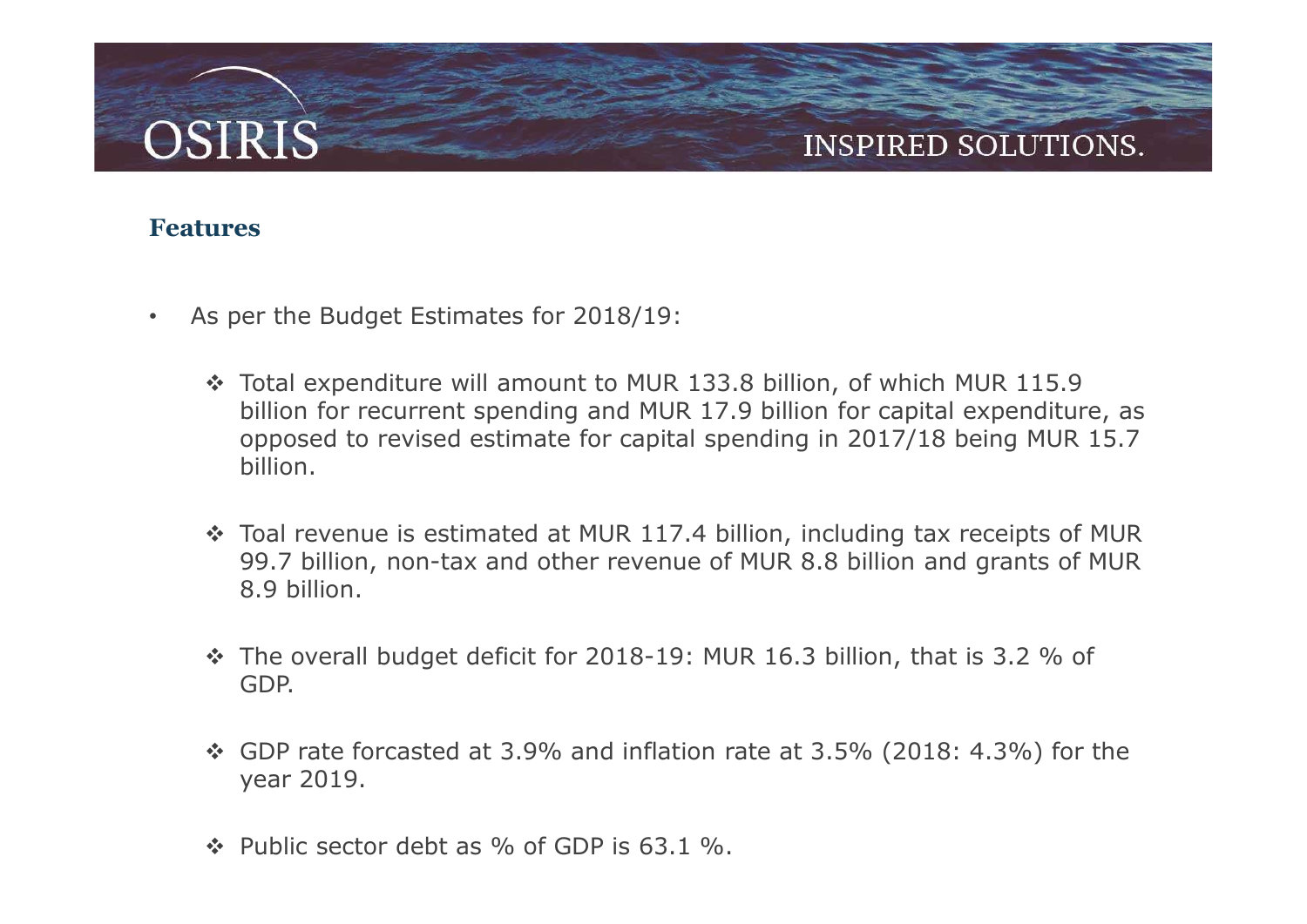# OSIRIS

# INSPIRED SOLUTIONS.

# Financial Services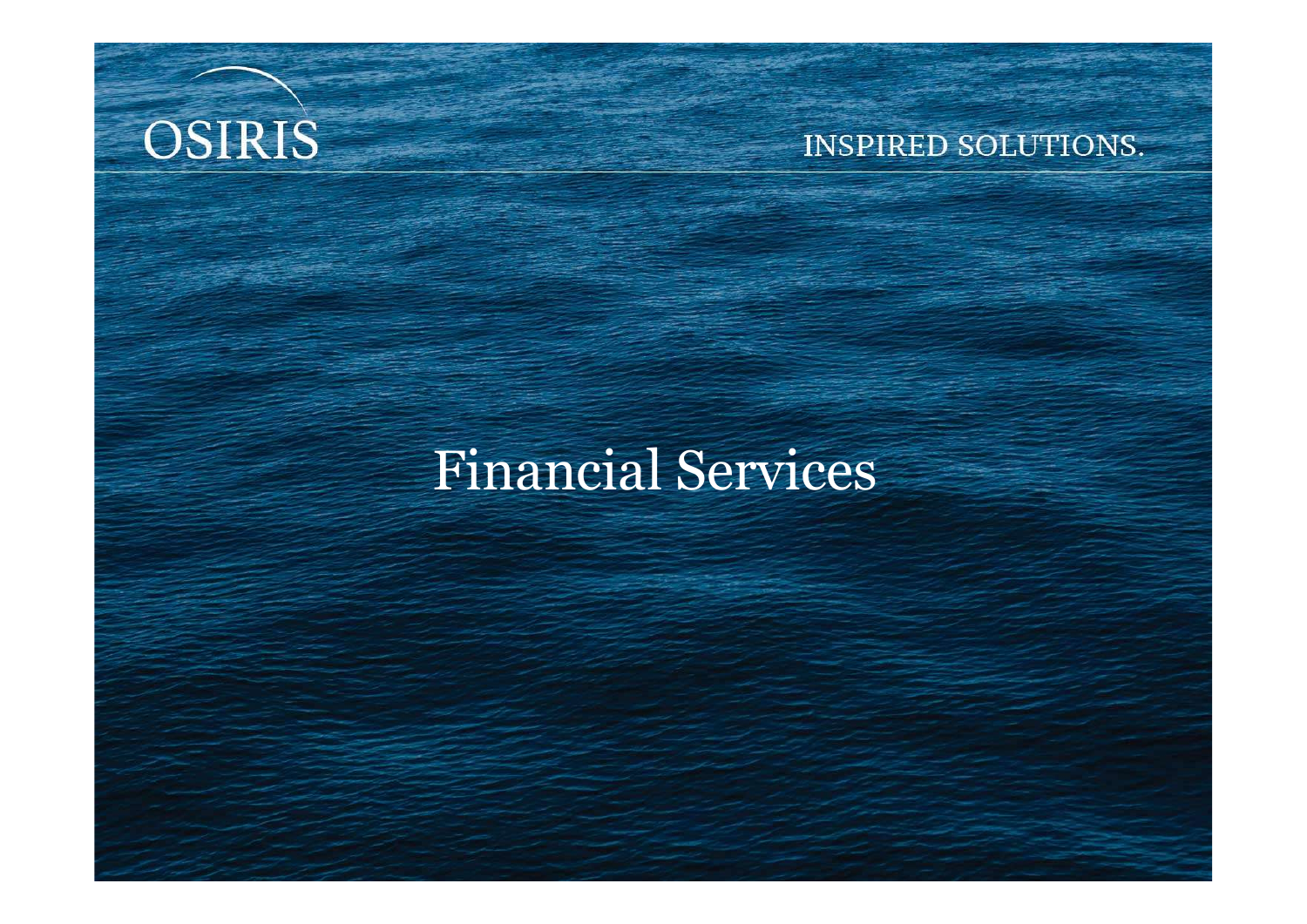

# Financial Services

- ancial Services<br>and Business Companies<br>all Business Companies<br>the OECD recommendations, the Government of Mauritius is commited to give its full<br>ont to the global business sector whilst ensuring compliance with the best in ancial Services<br>al Business Companies<br>the ever-increasing challenges faced by the Global Business sector, worldwide and in line<br>the OECD recommendations, the Government of Mauritius is commited to give its full<br>poort to th income: Financial Services<br>
Global Business Companies<br>
With the ever-increasing challenges faced by the Global Business sector, worldwide and in line<br>
with the OECD recommendations, the Government of Mauritius is commited to give Global Business Companies<br>
With the ever-increasing challenges faced by the Global Business sector, with the OECD recommendations, the Government of Mauritius is comm<br>
support to the global business sector whilst ensuring **INCOME DUSTRESS COMPAINES**<br>
With the ever-increasing challenges faced by the Global Business sector, worldwide and in line<br>
with the OECD recommendations, the Government of Mauritius is commited to give its full<br>
support
- 
- 
-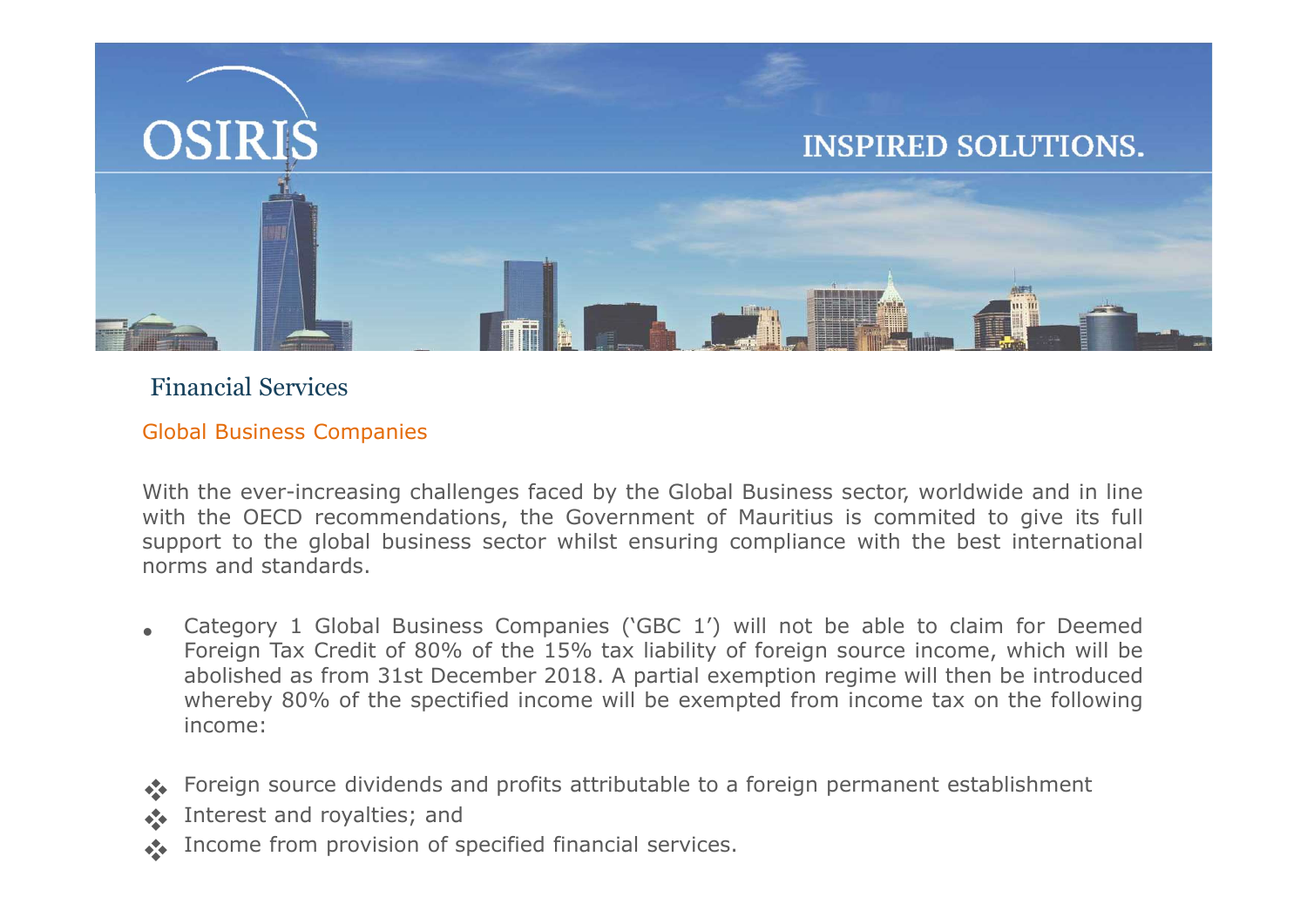# Financial services

- Financial services<br>• The GBC 2 regime will be abolished as from 1st January 2019 and the Income Tax Act<br>• provisions applicable to the regime will be reviewed accordingly. GBC 2 licences issued<br>• prior to 16th October 2017 FRIS INSPIRED SOLUTIONS.<br>The GBC 2 regime will be abolished as from 1st January 2019 and the Income Tax Act<br>provisions applicable to the regime will be reviewed accordingly. GBC 2 licences issued<br>prior to 16th October 2017 **STRIS**<br>The GBC 2 regime will be abolished as from 1st January 2019 and the Income Tax Act<br>prior to 16th October 2017 will continue under the same regime until 30th June 2021.<br>The Global Business Companies will be required • The GBC 2 regime will be abolished as from 1st January 2019 and the Income Tax Act<br>
• The GBC 2 regime will be abolished as from 1st January 2019 and the Income Tax Act<br>
• provisions applicable to the regime will be revi • The GBC 2 regime will be abolished as from 1st January 2019 and the Income Tax Act<br>provisions applicable to the regime will be reviewed accordingly. GBC 2 licences issued<br>prior to 16th October 2017 will continue under th Financial services<br>
• The GBC 2 regime will be abolished as from 1st January 2019 and the Income Tax Act<br>
provisions applicabe to the regime will be reviewed accordingly. GBC 2 licences issued<br>
prior to 16th October 2017 w Financial services<br>
• The GBC 2 regime will be abolished as from 1st January 2019 and the Income Tax Act<br>
provisions applicable to the regime will be reviewed accordingly. GBC 2 licences issued<br>
pror to 16th October 2017 w The GBC 2 regime will be abolished as from 1st January 2019 and<br>provisions applicable to the regime will be reviewed accordingly. C<br>prior to 16th October 2017 will continue under the same regime until<br><br>**•** The Global Busin The GBC 2 regime will be abolished as from 1st January 2019 and the Income Tax Act<br>provisions applicable to the regime will be reviewed accordingly. GBC 2 licences issued<br>prior to 16th October 2017 will continue under the
- conditions.
- **Companies**

• The Global Business applicable to the regime will be reviewed accordination provisions applicable to the regime will be reviewed accordination of the Global Business Companies will be required comply conditions.<br>• The Gl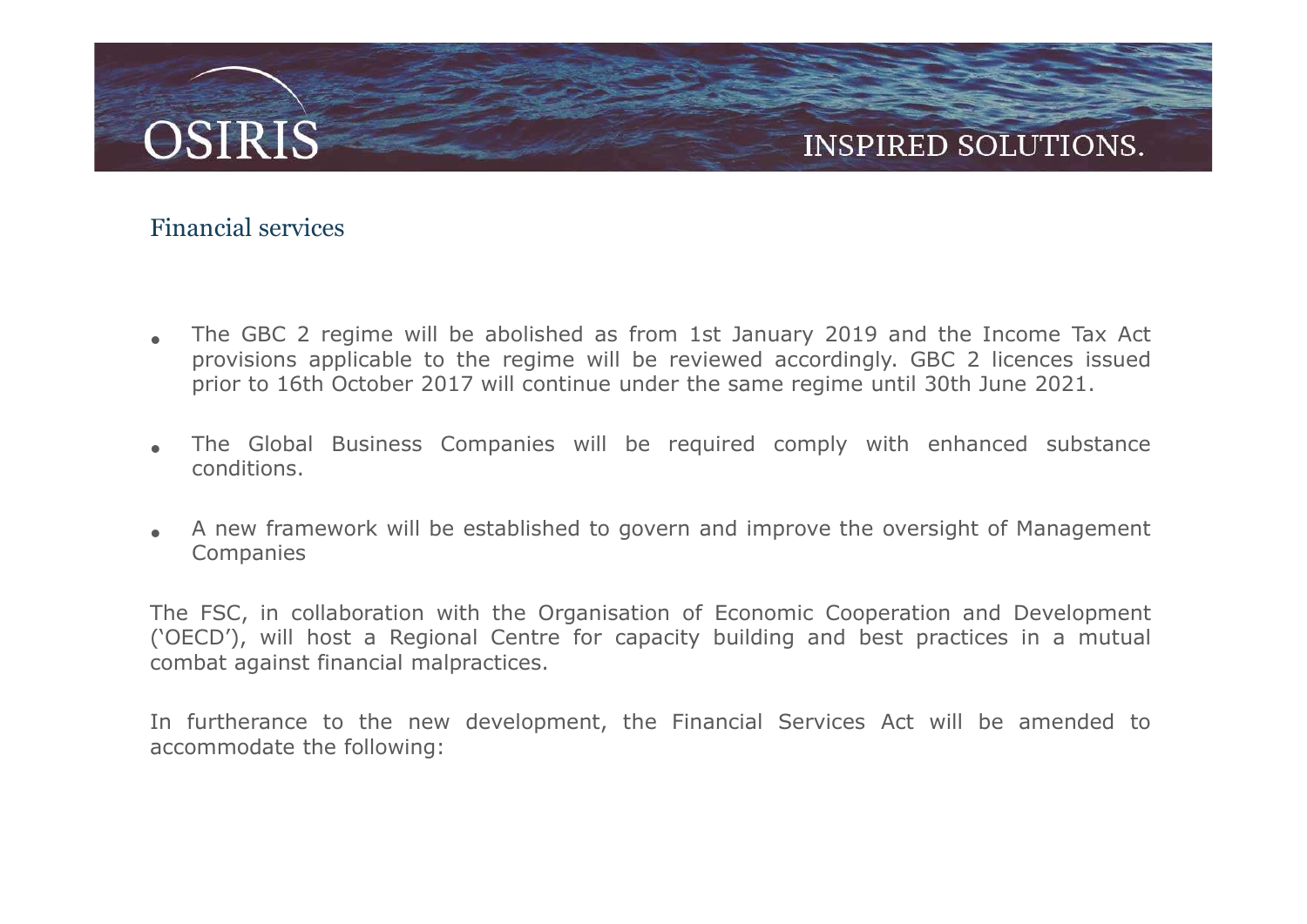# Financial Services

- Ensure that licensees maintain the requirements needed for the grant of a licence at<br>
 Ensure that licensees maintain the requirements needed for the grant of a licence at<br>
 Removal of all restrictions to dealing in Ma all times • Finsure that licensees maintain the requirements needed for the grant of a licence at all times<br>• Finsure that licensees maintain the requirements needed for the grant of a licence at all times<br>• Rename the Category 1 Gl
- 
- 
- Finsure that licensees maintain the requirements needed for the grant of a licence at all times<br>• Finsure that licensees maintain the requirements needed for the grant of a licence at all times<br>• Remame the Category 1 Gl • A Global Business Licence must be sought with the Financial Services Control of a licence at all times<br>• A Global Business Licence as Global Business Licence at all times<br>• Removal of all restrictions to dealing in Mauri **Example 18 Services**<br> **Ensure that licensees maintain the requirements needed for the grant of a licence at all times**<br> **Rename the Category 1 Global Business Licence as Global Business Licence at Renoval of all restricti** incorporated/registered: INSPIRED SOLUTIONS.<br>
Services<br>
Services<br>
Signerial licensees maintain the requirements needed for the grant of a licence at<br>
times<br>
Frame the Category 1 Global Business Licence as Global Business Licence<br>
Emoval of all res Services<br>
Services<br>
sure that licensees maintain the requirements needed for the grant of a licence at<br>
times<br>
ename the Category 1 Global Business Licence as Global Business Licence<br>
emoval of all restrictions to dealing Ensure that licensees maintain the requirements needed for the grant of a licence at<br>
• Rename the Category 1 Global Business Licence as Global Business Licence<br>
• Removal of all restrictions to dealing in Mauritius<br>
• A manyal of all restrictions to dealing in Mauritius<br>
Global Business Licence must be sought with the Financial Service<br>
rough a Management Company by all resident companies and particromorated/registered:<br>
•• Whereby majori
	-
	-

# Fintech

Custodian of Digital Assets;<br>Digital Assets Marketplace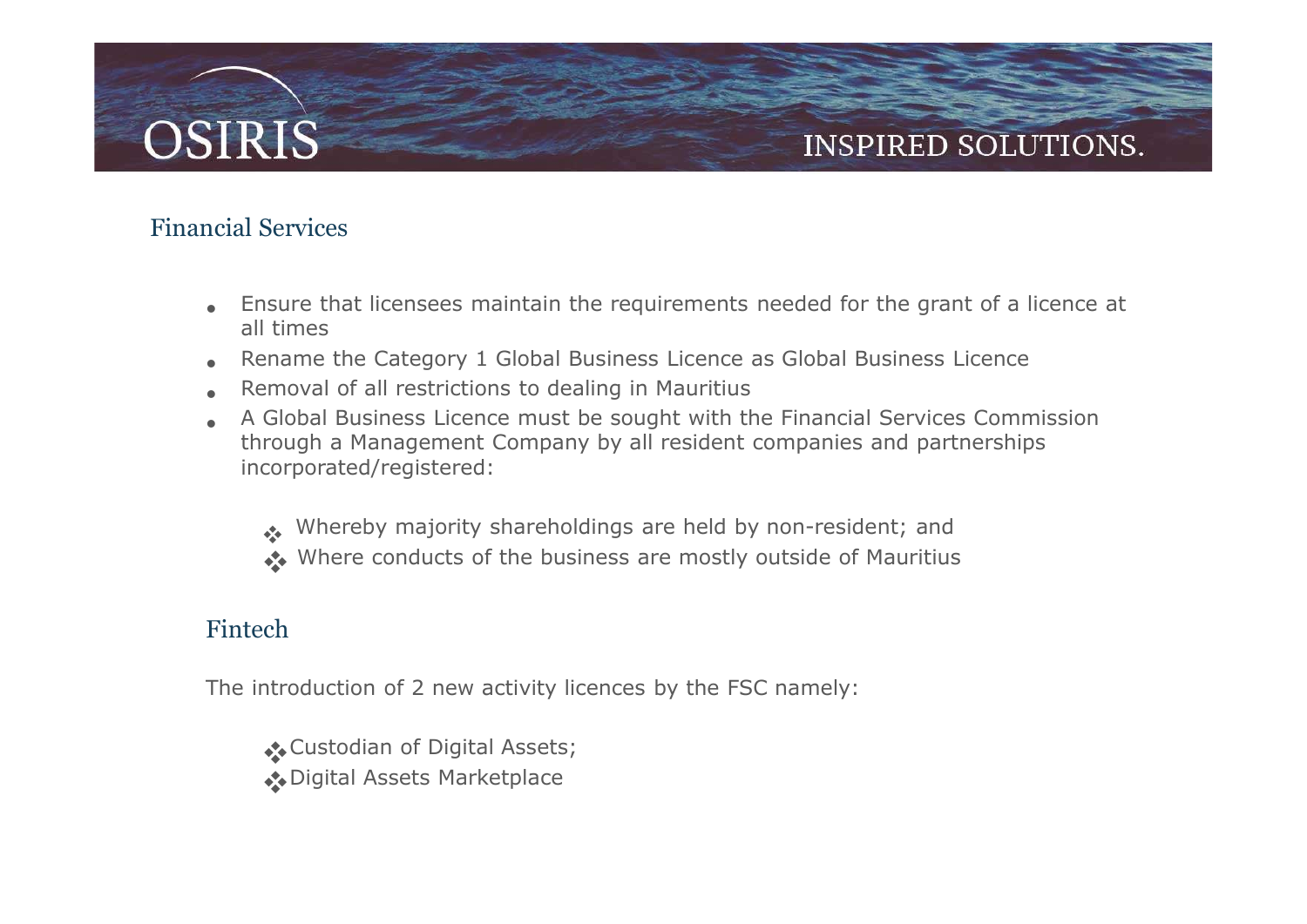

# **INSPIRED SOLUTIONS.**

# Tax Measures

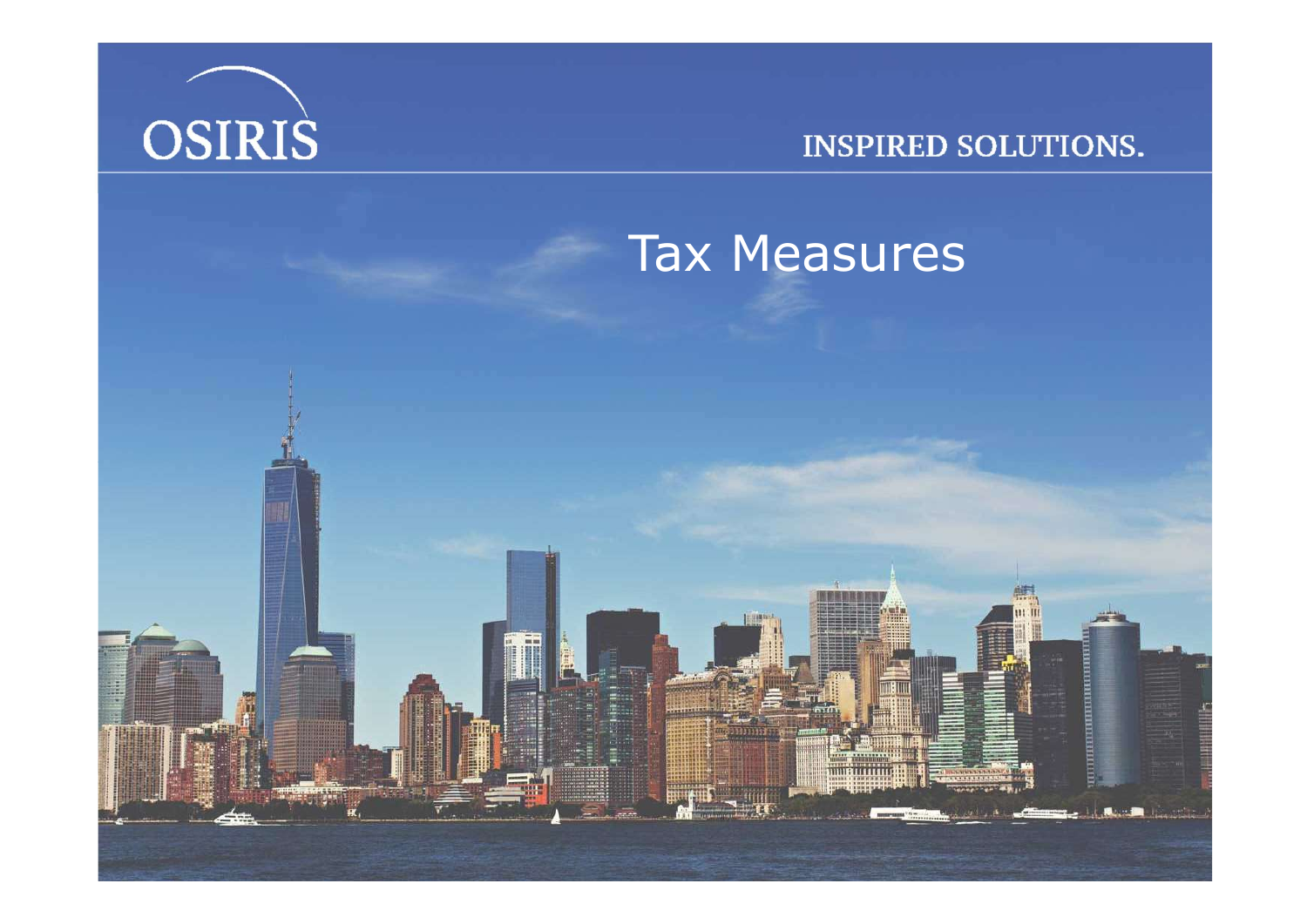# **SSIRIS**<br>
Corporate Tax<br>
Global Business

- SIRIS<br>Corporate Tax<br>Global Business<br>Abolition of the deemed tax credit of 80% on<br>income annlicable for Category 1 Global busines FRIS<br>
• Abolition of the deemed tax credit of 80% on the tax liability on foreign source<br>
• Abolition of the deemed tax credit of 80% on the tax liability on foreign source<br>
• A partial exemption regime will be introduced **income STRIS**<br>
interperse and Business<br>
Abolition of the deemed tax credit of 80% on the tax liability on foreign source<br>
Apartial exemption regime will be introduced whereby 80% of specified income<br>
Apartial exemption re
- FRIS<br>• Abolition of the deemed tax credit of 80% on the tax liability on foreign source<br>• A partial exemption regime will be introduced whereby 80% of specified income<br>• A partial exemption regime will be introduced whereb WERE SOLUTIONS.<br>
STRIS<br>
Sportage Tax<br>
Abolition of the deemed tax credit of 80% on the tax liability on foreign source<br>
income , applicable for Category 1 Global business Company; and<br>
A partial exemption regime will be in in Mauritius, and shall apply to the tax liability on foreign source<br>income, applicable for Category 1 Global business Company; and<br>A partial exemption regime will be introduced whereby 80% of specified income<br>will be exem
	- Foreign source dividends and profits attributable to a foreign permanent establishment
	- **A** Interest and royalties; and
	- Income from provision of specified financial services.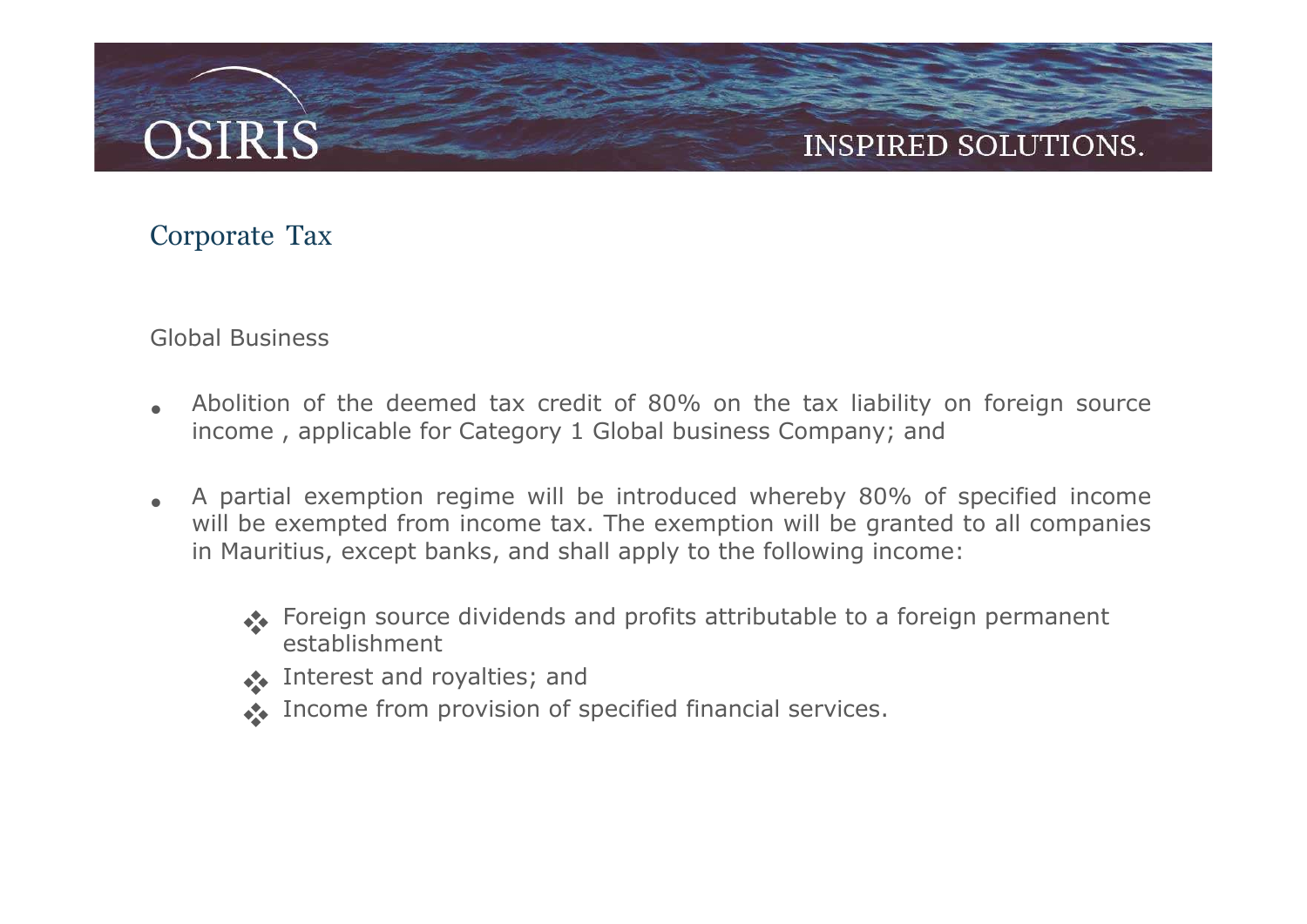

# Corporation Tax

- For the profits derived by any company from exportation<br>associates the profits derived by any company from exportatio<br>to global trading activities effected by companies.<br>Externent Tax Credit and Custom Duty on imported goo Gorporation Tax<br>
Extension to global trading activities<br>
• 3% tax on the profits derived by any company from exportation of goods will be extended<br>
to global trading activities effected by companies.<br>
Investment Tax Credit poration Tax<br>
ension to global trading activities<br>
3% tax on the profits derived by any company from exportation of goods will be ex<br>
to global trading activities effected by companies.<br>
Estment Tax Credit and Custom Duty Extension to global trading activities<br>
■ 3% tax on the profits derived by any company from<br>
to global trading activities effected by companies.<br>
Investment Tax Credit and Custom Duty on imported good<br>
■ An investment tax 9% tax on the profits derived by any company from exportation of goods will be extended<br>to global trading activities effected by companies.<br>Investment Tax Credit and Custom Duty on imported goods<br>**An investment tax credit** 3% tax on the profits derived by any company from exportation of gooto global trading activities effected by companies.<br>
Sestment Tax Credit and Custom Duty on imported goods<br>
An investment tax credit of 5% over 3 years wi 50% to global trading activities effected by companies.<br>
50% companies.<br>
50% company imported goods<br>
50% company importing goods in semi<br>
10% conced-down form.<br>
50% cap imported in semi knocked-down condition will be exem
- 

- 
-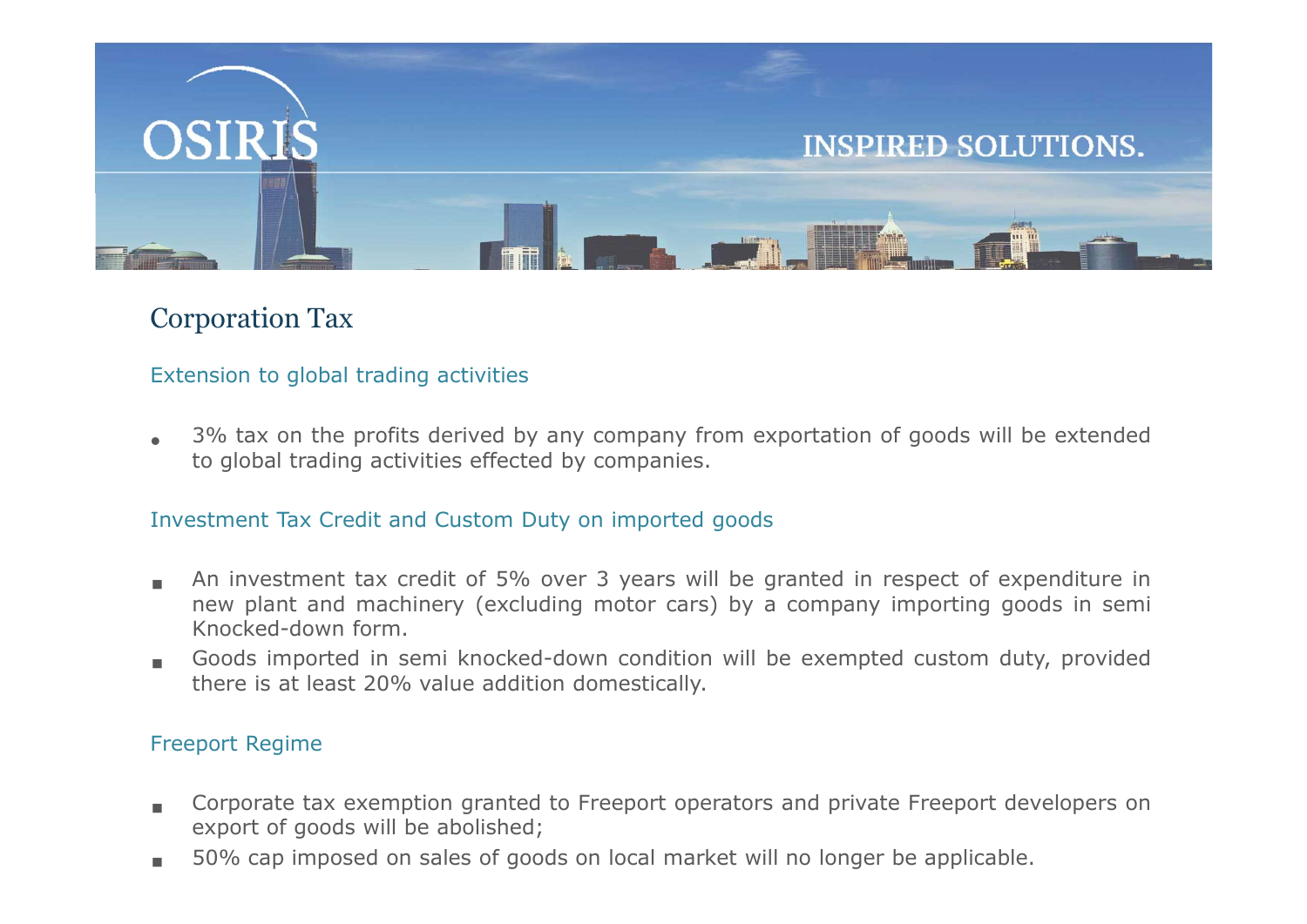# Corporation Tax

- 
- TRIS<br>
Tax deducted at Source ('TDS')<br>
Tax deducted at Source ('TDS')<br>
The TDS will be increased from 5% to 10% on rent paid to a non-resident FRIS<br>• Corporation Tax<br>• Tax deducted at Source ('TDS')<br>• Commission payment will have a 3% TDS<br>• The TDS will be increased from 5% to 10% on rent paid to a non-resident<br>• TDS on director fees will no longer be applicable. FRIS<br>
• The TDS will be increased from 5% to 10% on rent paid to a non-resident<br>
• The TDS will be increased from 5% to 10% on rent paid to a non-resident<br>
• TDS on director fees will no longer be applicable.<br>
• Developmen FRIS<br>• TO STRIS<br>• The TDS will be increased from 5% to 10% on rent paid to a non-resident<br>• TDS on director fees will no longer be applicable.<br>• Development of infrastructure in the Special Economic Zone ('SEZ')
- 

**SIRIS**<br>
INSPIRED SOLUTIONS.<br>
Tax deducted at Source ('TDS')<br>
• Commission payment will have a 3% TDS<br>
• The TDS will be increased from 5% to 10% on rent paid to a non-resident<br>
• TDS on director fees will no longer be app A 5 Year tax holiday has been introduced from Mauritian companies collaborating with the<br>May deducted at Source ('TDS')<br>The TDS will be increased from 5% to 10% on rent paid to a non-resident<br>TDS on director fees will no l Corporation Tax<br>
Tax deducted at Source ('TDS')<br>
• Commission payment will have a 3% TDS<br>
• The TDS will be increased from 5% to 10% on rent paid to a non-resident<br>
• TDS on director fees will no longer be applicable.<br>
Dev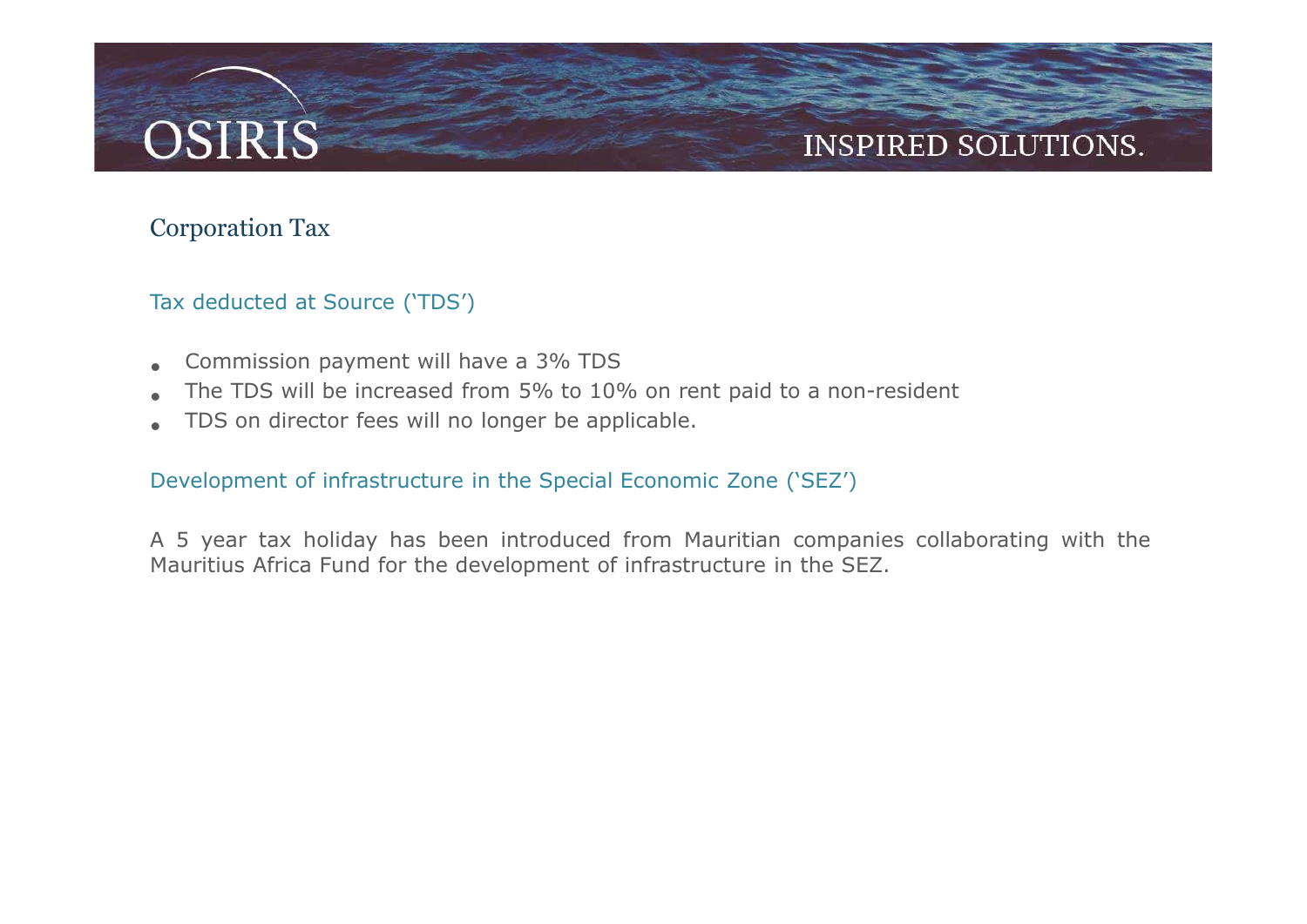

# Taxation for Banks

2019. Fraction for Banks<br>The Deemed Foreign Tax Credit regime available to banks will be abolished as from 1st July<br>2019.<br>In replacement, a new regime specific for banks will be introduced which will make no<br>distinction between Taxation for Banks<br>The Deemed Foreign Tax Credit regime available to banks will be abolished as from 1st July<br>2019.<br>In replacement, a new regime specific for banks will be introduced which will make no<br>distinction between

- 
-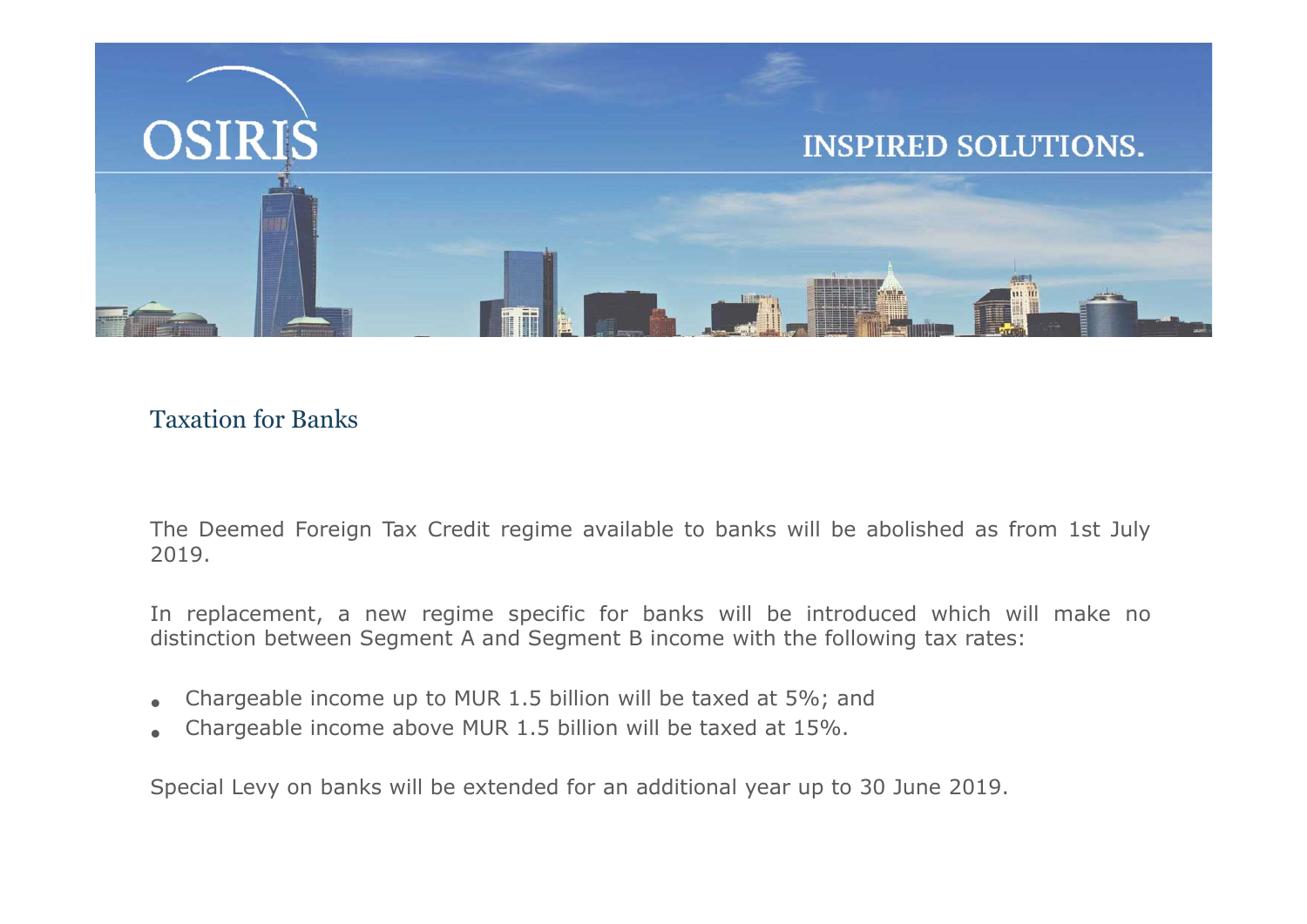# Income Tax

| OSIRIS                                                                                                                                    |             |                                         |                                                                    | <b>INSPIRED SOLUTIONS.</b> |
|-------------------------------------------------------------------------------------------------------------------------------------------|-------------|-----------------------------------------|--------------------------------------------------------------------|----------------------------|
| <b>Income Tax</b>                                                                                                                         |             |                                         |                                                                    |                            |
|                                                                                                                                           |             |                                         |                                                                    |                            |
|                                                                                                                                           |             |                                         | Income exemption thresholds has been increased as per table below: |                            |
|                                                                                                                                           |             | <b>Income Exemption Threshold (MUR)</b> |                                                                    |                            |
| <b>Year of</b>                                                                                                                            | <b>From</b> | To                                      | <b>Increase</b>                                                    |                            |
|                                                                                                                                           |             |                                         |                                                                    |                            |
|                                                                                                                                           | 300,000     | 305,000                                 | 5,000                                                              |                            |
|                                                                                                                                           | 410,000     | 415,000                                 | 5,000                                                              |                            |
|                                                                                                                                           | 475,000     | 480,000                                 | 5,000                                                              |                            |
| assessment<br>Individual with no<br>dependent<br>Individual with one<br>dependent<br>Individual with two<br>dependents<br>Individual with | 520,000     | 525,000                                 | 5,000                                                              |                            |
| three dependents<br>Individual with<br>four or more<br>dependents                                                                         | 550,000     | 555,000                                 | 5,000                                                              |                            |
| Retired/Disabled<br>person with no<br>dependent                                                                                           | 350,000     | 355,000                                 | 5,000                                                              |                            |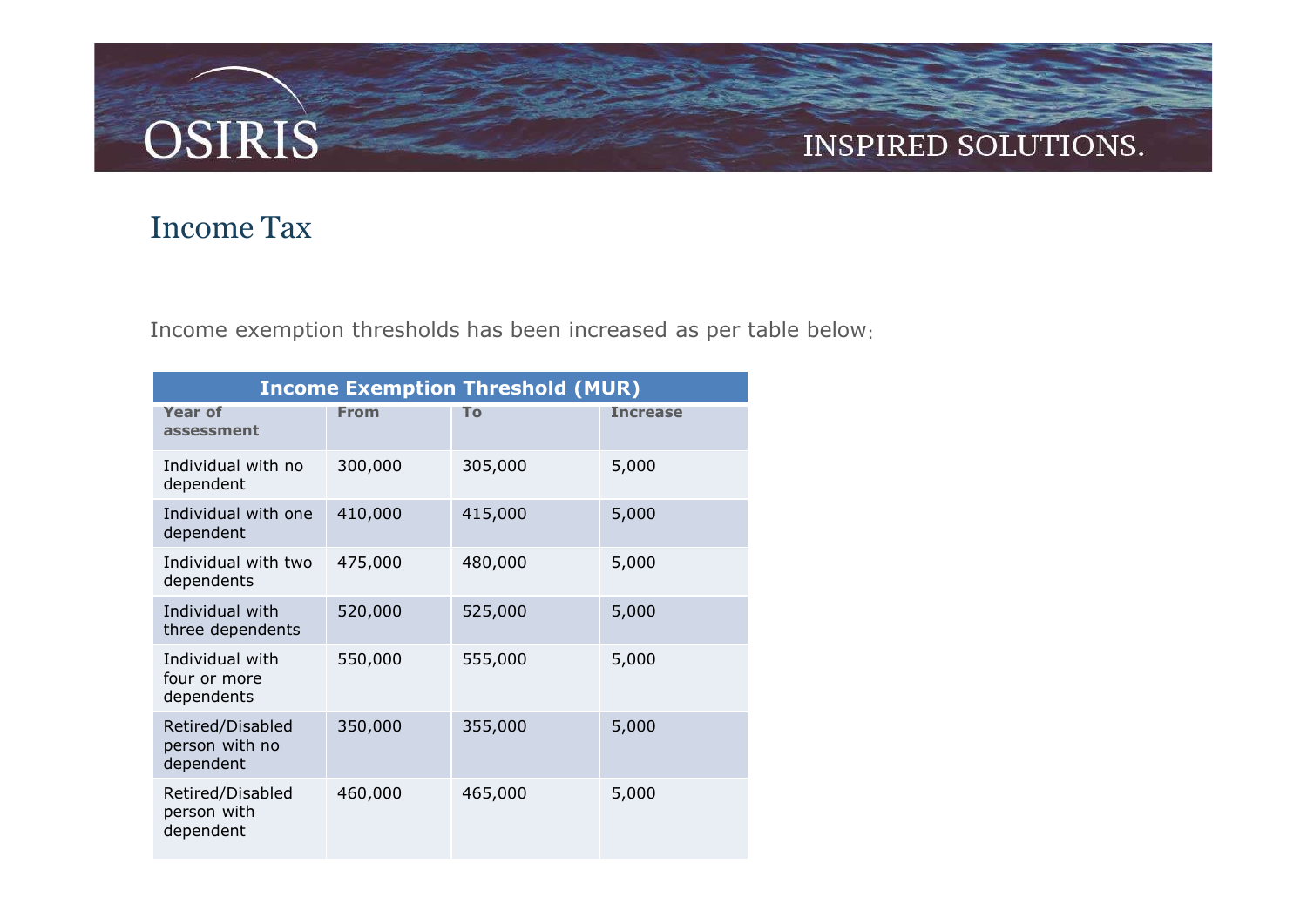

# Income Tax